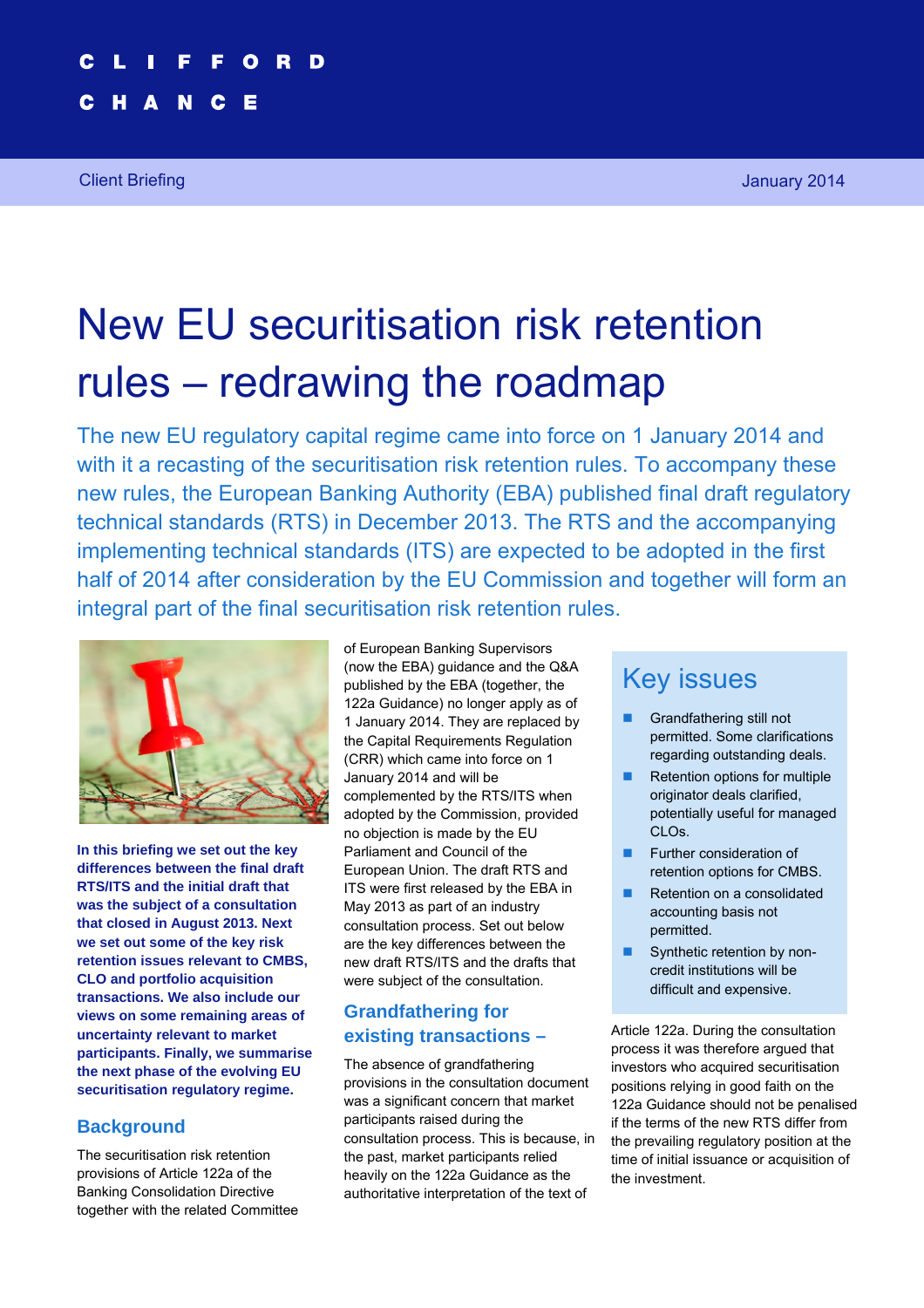The EBA has indicated in its December 2013 publication that it will provide partial assistance. This assistance, however, will be useful only to current investors in transactions that were structured to comply with the old risk retention rules of Article 122a and the 122a Guidance and then only partially.

The assistance provided comes in the form of the EBA indicating that, when deciding whether to apply a punitive capital penalty to an investor holding an exposure issued between 1 January 2011 and 31 December 2013 that is non-compliant with the new rules, competent authorities may take into account compliance with Article 122a and the 122a Guidance. In that context, it seems unlikely that a punitive capital penalty will be applied to an investor so long as (i) the transaction was issued between 1 January 2011 and 31 December 2013; (ii) the transaction has continuously complied with Article 122a and the 122a Guidance; and (iii) the investor acquired the securitisation exposure prior to 1 January 2014. It seems unlikely to us that the EBA will extend this assistance to investors who acquire those same positions after 1 January 2014.

Even absent a punitive capital penalty for a current investor as at 1 January 2014, however, the possibility of such penalties being imposed on subsequent European investors will severely limit the secondary market liquidity of transactions that are compliant with Article 122a and the 122a Guidelines but not with the rules under the new regime. Consequently, the lack of grandfathering penalises existing investors as well as preventing new ones who are subject to the CRR from investing. If an investor is not subject to the CRR and is able to acquire instruments which are not compliant with the CRR, the purchase price they are willing to pay would need to take account of the more illiquid

nature of the investment given that many potential investors would be subject to the CRR and unable to invest or, as may often be the case, unwilling to take the risk the instruments are not CRR compliant given the possible punitive capital penalty associated with holding the securitisation position. This is likely to adversely impact both the liquidity and market value of the instrument in the hands of the existing investors.

Fortunately, it appears that the number of transactions that were compliant with Article 122a and the 122a Guidance but not with the new regime is limited. Of those, the greatest concentration will be amongst CLO and CMBS transactions (both of which are further discussed below).

#### **Grandfathering for pre-2011 securitisations –**

In respect of transactions that were established before 1 January 2011, the risk retention rules will continue to be disapplied indefinitely where the underlying asset pools are left untouched. However, where new underlying exposures are added or substituted after 31 December 2014, that will cause the rules to apply to the transaction (but see below in respect of possible continuing relief until the 122a Guidance). That said, similar to transactions issued between 1 January 2011 and 31 December 2013, the background text and the Q&A section of the final draft RTS/ITS state that the 122a Guidance and Article 122a may be used to interpret the rules relating to substitutions of exposures, including product switches, warranty breaches, balance increases and reinvestments.

Unfortunately, reference to the interpretation of substitutions for pre-2011 transactions is not included in the main body of the RTS or ITS.

Article 1(7) of the ITS only applies to the risk retention and disclosure rules of Article 405, 406 and 409 of the CRR, and does not apply to Article 404 of the CRR which sets out which transactions are within the scope of the risk retention rules. As the background text and Q&A will fall away when the RTS/ITS is adopted, it appears that the final RTS/ITS themselves will not provide clarity on how substitutions for such transactions should be interpreted. This may be due to the fact that the mandate of the EBA (pursuant to Article 410(2) of the CRR) did not extend to providing guidance on the application of Article 404 of the CRR.

Notwithstanding this, we believe it is helpful that the EBA has indicated that for securitisations issued prior to 1 January 2011, the 122a Guidance will be relevant when formulating regulatory views in respect of substitutions of exposures. Under the 122a Guidance, where there is a substitution of exposures for very specific pre-defined contractual reasons pursuant to the original terms of a pre-2011 securitisation, such securitisation will not become subject to the risk retention rules but will remain outside their ambit.

#### **Non-EU trading books –**

The consultation document did not provide any flexibility for EU banking groups undertaking market-making activities of securitisation positions through subsidiaries or branches in non-EU jurisdictions. Significant concern was raised during the consultation process that this may operate as a restriction on the ability of EU banking groups to undertake market making activities in non-EU jurisdictions (in particular, the US).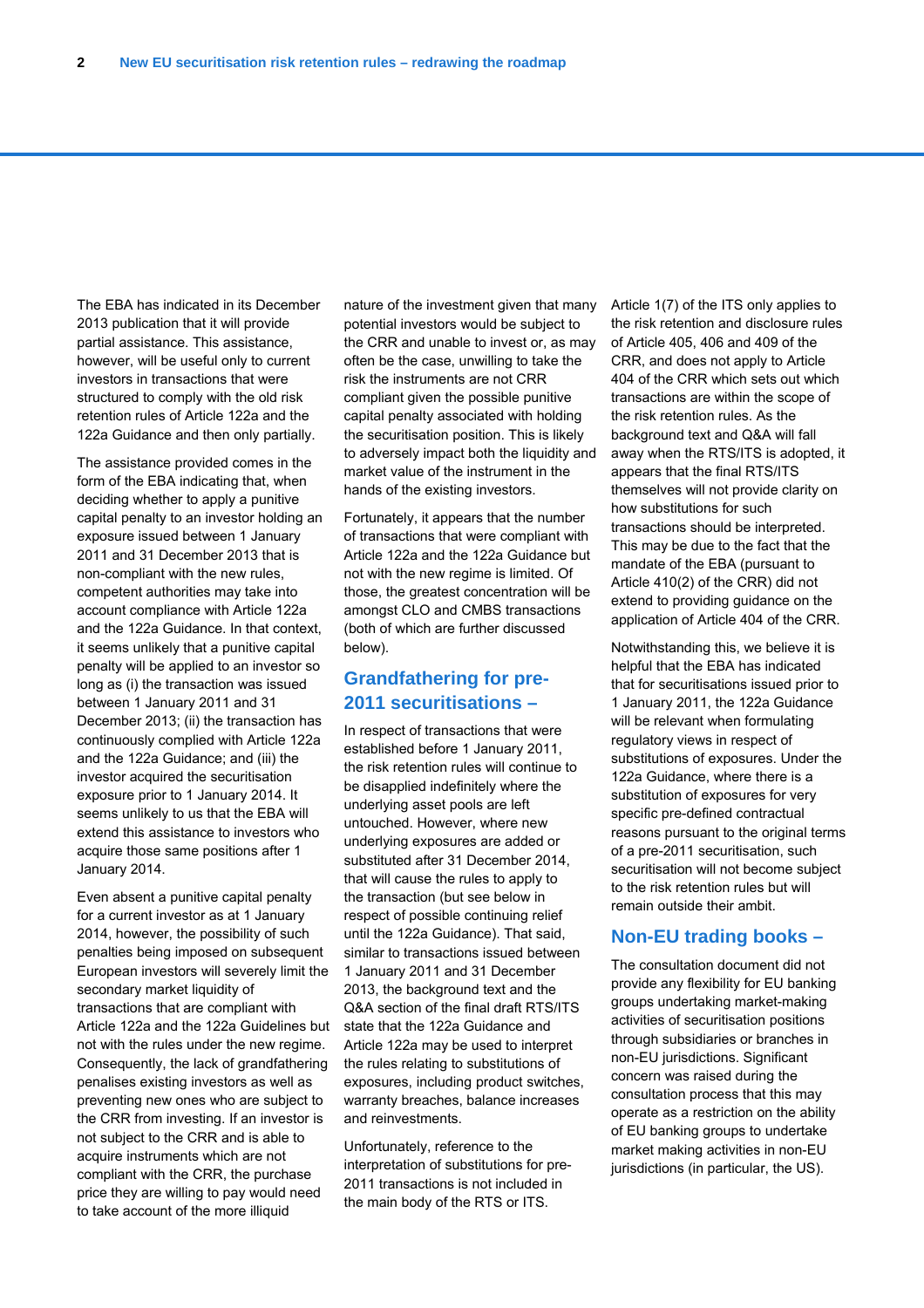The final draft RTS goes a long way to clarify this, providing that institutions shall not be deemed to be in breach of the CRR risk retention rules where the securitisation positions are held in the trading book for the purposes of market making activities (among other conditions). Provided these conditions are met, subsidiaries or branches of EU banking groups acting as market makers in non-EU jurisdictions should not be caught by the retention rules.

### **Multiple originators/original lenders/sponsors –**

The new draft RTS also provides some additional clarity in cases where more than one originator/original lender/sponsor is involved in a transaction.

In general, where more than one originator or original lender created the assets being securitised, retention must be satisfied by each on a *pro rata* basis. However, the EBA has added a new provision which allows retention to be fulfilled by a single originator or original lender if (i) the originator or original lender has established and is managing the securitisation or (ii) the originator or original lender has established the securitisation and has contributed over 50% of the total assets.

In the case of sponsors, the retention may be fulfilled either by the sponsor whose economic interest is most appropriately aligned with investors or by each sponsor on a *pro rata* basis.

#### **New vertical slice notes –**

To date, there has been a more limited use outside of CLOs and some CMBS of retention option (a), the vertical slice. There are likely to have been a number of reasons for this,

including the ease of retaining the first loss (option (d)) and practical worries around retaining pieces of multiple tranches. The EBA has introduced guidance confirming that option (a) may be achieved by retaining a vertically tranched note which has a nominal value of no less than 5% of the total nominal value of all issued tranches of notes.

This does not seem to add significant flexibility to what was already contained in the primary text of the CRR. Therefore, it remains to be seen if this option will be economically attractive to retainers and acceptable to investors.

#### **Liquidity facilities –**

The consultation document provided that *only* liquidity facilities which fit within certain narrow criteria set out in what is now Article 255(2) of the CRR would be exempt from the risk retention requirements. These criteria include the unconditional ability of the facility provider to cancel the facility, limitations on the purpose for which the facility may be used (including a prohibition on using it to provide credit support in respect of defaulted assets or losses already incurred at the time of the draw) and a requirement that repayment of the facility must rank senior to payments of principal or interest on the notes.

The industry was concerned that many liquidity facilities for existing and new transactions would not fit within this definition and would therefore be subject to the risk retention rules in the same way as it applies to noteholder investors.

The new draft RTS clarifies that any liquidity facility provider which assumes the credit risk of the securitised exposures or the securitisation positions will be

deemed to become exposed to the credit risk of a securitisation, and thereby subject to the CRR risk retention rules. This general test is also applied to derivative and hedge counterparties.

While it will depend on the facts of each particular transaction, to the extent that a liquidity facility provider. or derivative or hedge counterparty, is a senior creditor in the securitisation waterfall and does not become exposed to the credit risk of the assets, it should not be subject to the risk retention rules. In practice this is likely to turn on whether the borrowing base for a liquidity facility (or notional for a derivative) includes defaulted assets.

#### **Retention on a synthetic or contingent basis –**

The EBA has introduced a new restriction regarding retention on a synthetic or contingent basis. Examples of synthetic or contingent retention may include retention by way of a total return swap on the most subordinated tranche of the securitisation or a letter of credit to the securitisation.

The new draft RTS provides that where an entity other than a credit institution acts as a retainer on a synthetic or contingent basis, the interest retained must be fully cash collateralised and held on a segregated basis as clients funds. This additional requirement will limit the ability of non-bank entities (including investment firms) to act as the retainer using this method.

#### **Retention on a consolidated basis –**

Article 405(2) of the CRR provides a limited ability to retain on a consolidated basis, which has been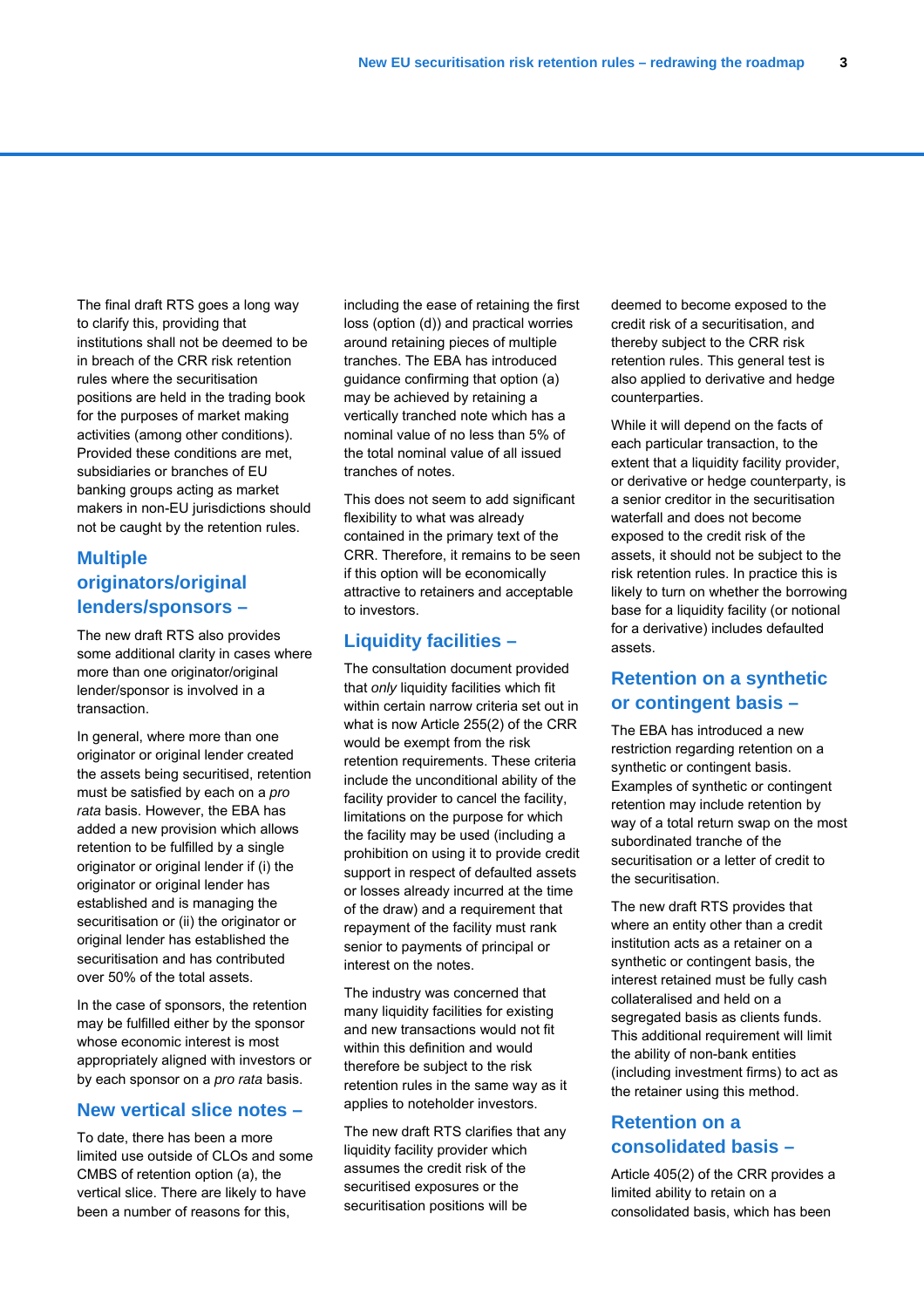used in the past as a means of retaining within a group by an entity which may not strictly qualify as an originator, original lender or sponsor. However, this flexibility is heavily restricted as in order to retain on a consolidated basis, there must be an EU parent institution (credit institution, financial holding company or mixed financial holding company), the transaction must securitise assets from several sellers, and such sellers must be included in the same group for regulatory supervision purposes (rather than for accounting purposes).

The final draft RTS does not provide any further flexibility to permit retention on a consolidated basis. The EBA have expressed a view in public meetings and in the Q&A of the RTS that they are limited by the primary text of the CRR in this regard.

#### **CMBS**

Article 405 of the CRR includes a new retention method that was previously not available under Article 122a of the CRD. Article 405(1)(e) now provides that retention may be achieved by the holding of a first loss exposure of not less than 5% of every securitised exposure in the securitisation.

The new draft RTS also includes clarification that this option may be applied so that the credit risk retained is always subordinated to the credit risk securitised. Initial industry reaction was that new option (e) could be helpful for CMBS transactions. For some CMBS transactions, this may be the case.

Where a commercial real estate loan is structured as a whole loan it is now possible that the junior part of the loan (the B loan) can be retained as a valid retention under option (e).

However, care must be taken to understand what constitutes the securitised exposure and in this context it may be helpful to distinguish between whole loans which are tranched at the time of the securitisation (or shortly beforehand as part of the contemplated securitisation) and whole loans which are tranched at origination (for instance, to facilitate the earlier syndication of the B loan) but where securitisation of the A loan occurs only at a later date.

In the first case, it is clear that retention of the newly created B loan would satisfy the retention requirement under new option (e). The B loan can be retained by the originator or original lender, and the A loan will be securitised through the issue of various tranches of notes.

While structuring such loans, if the original lender is not proposing to hold the B loan, care will have to be taken to ensure that the lender intending to hold or acquire the B loan has an adequate involvement in the origination process so that it can qualify as an Originator under the CRR. For example, it may be a party to the original agreement to provide an undertaking to acquire the B loan at the time of securitisation, and be involved in the loan origination process (including structuring, diligence, documentation and conditions precedent). However, it should be noted that the level of involvement of a B lender required to qualify as an Originator (under the CRR) may require the B lender to have regulatory approval in certain jurisdictions (in particular, in jurisdictions which have a banking monopoly). This may be particularly relevant for non-bank B lenders.

Multi-loan CMBS may also be able to implement retention option (e). In such a case, each B lender by holding its respective B loan will retain its *pro rata* share, thereby satisfying the requirements of Article 4(2) of the RTS.

In the case of whole loans that are tranched into A and B pieces but are not immediately securitised, the position remains unclear. There is a concern that the original A/B whole loan could constitute a securitisation (with the A loan and B loan both being tranched), meaning that the subsequent tranching of the A loan (into notes) could be considered a resecuritisation. This would attract punitive capital treatment for the noteholders. Industry will likely need to request further guidance on such transactions, perhaps in the form of a question and answer through the Q&A facility on the EBA website. In any case, regulators have not historically been willing to accept a unilateral change in the characterisation and hence capital treatment of a given position over time. It therefore seems unlikely that an institution would be able to tranche a loan into A and B pieces and treat them as non-securitisation exposures but then subsequently tranche the A loan into notes (and hold the B loan as the retention piece) while simultaneously arguing that the A/B loan should now be treated as a securitisation.

It should also be noted that option (e) will be of limited use with respect to structurally subordinated B or mezzanine loans (usually structured as a debt at the holdco level). Loans that are structurally subordinated are not part of the exposure that is being securitised (i.e., it is not a whole loan). Hence, it would not qualify as a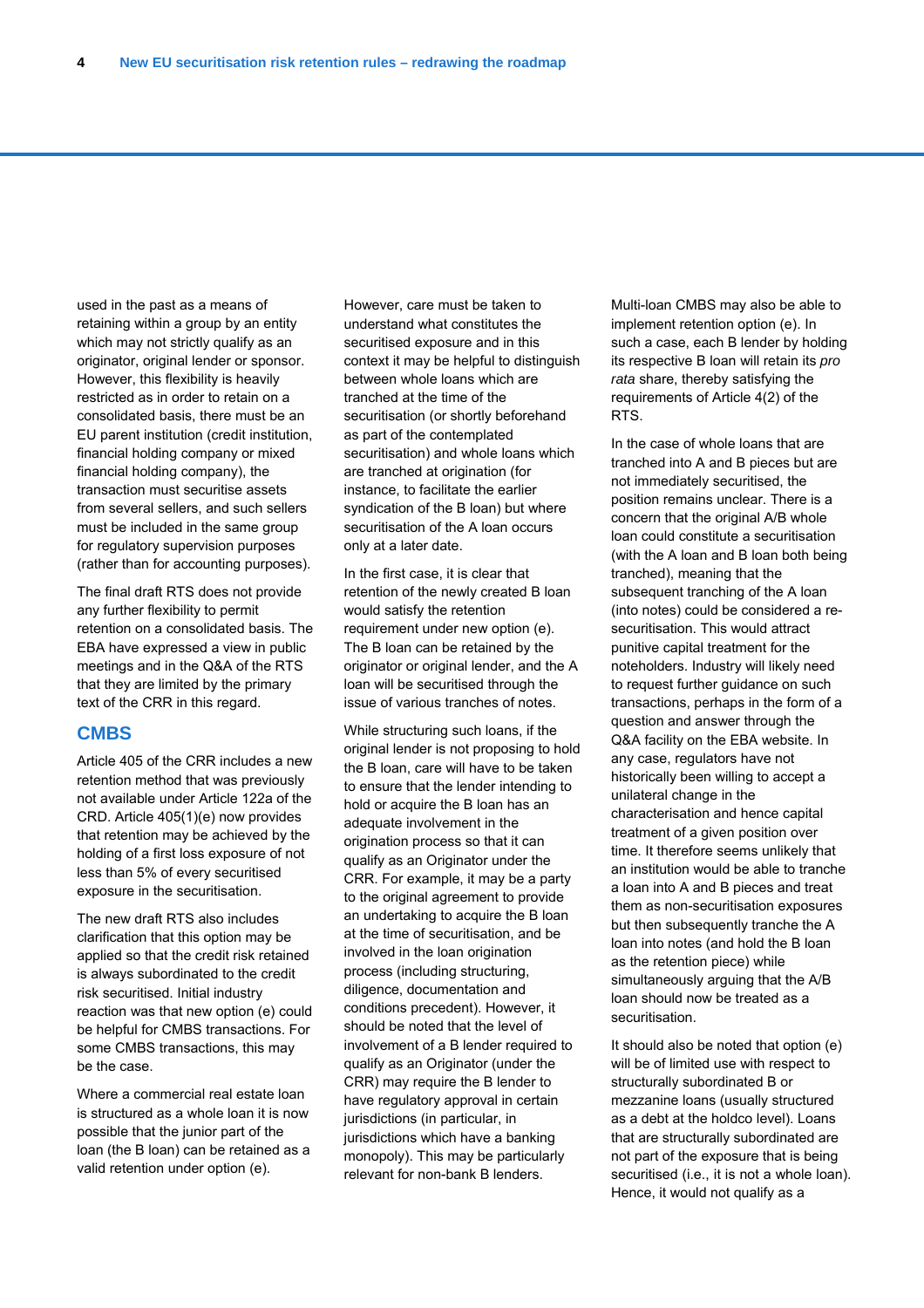securitised exposure for the purposes of option (e).

#### **CLOs**

When the initial draft of the RTS was published in May 2013 there was consternation in the CLO industry due to the fact that it did not countenance the retention piece being held by an independent third party investor whose interests were most aligned with those of other investors in the transaction as contemplated in the 122a Guidance. Unsurprisingly the final RTS/ITS published in December 2013 has not reintroduced this flexibility. However, certain clarifications relevant to managed CLOs have been included in the final draft RTS/ITS (in some cases, the following restates more specifically points made generically elsewhere in this briefing):

(i) where there are multiple originators of the exposures (as would typically be the case in a managed CLO transaction where assets are acquired in the market both during the warehouse and ramp-up phases as opposed to from the balance sheet of one particular seller), an entity may act as retention holder if it either (a) created or sold some of the assets into the CLO (there is no minimum percentage requirement) and has established and is managing the CLO, or (b) created or sold over 50% of the assets into the CLO and established the CLO but without needing to have any ongoing management role. The EBA have not confirmed whether a first loss warehouse provider can act as retention holder but a question has been submitted in relation to this on the EBA

website which is currently awaiting answer;

- (ii) if a CLO which issued prior to 1 January 2011 permits asset substitutions after 2014, for example because its reinvestment period is still continuing after this point in time, or otherwise because limited substitutions are permitted postreinvestment period, the EBA have indicated that such transactions will be subject to the 122a Guidance when it is determined if they are subject to the CRR risk retention rules. This should mean that if asset substitutions are only permitted post-2014 for very specific predefined contractual reasons pursuant to the original terms of the CLO, that such CLO should fall outside the ambit of the risk retention rules;
- (iii) for CLOs which issued in the period from 1 January 2011 – 31 December 2013 and which were structured so that the retention holder was an independent third party equity investor, regulators may take into account the 122a Guidance when determining if investors failed to comply with the CRR in entering into any such investments. This implies that regulators will show some leniency to investors in such CLOs who acquired their position in good faith on the basis of the then current 122a Guidance and therefore not be subject to a punitive risk weighting on their investment. However, such investors are still likely to suffer a loss of liquidity and possibly market value on such investment;
- (iv) unfortunately no provision has been made for the retention piece to be held on a consolidated accounting basis and the restrictive and difficult drafting of the CRR must be complied with in respect of any consolidated holding; and
- (v) no accommodation has been made for an entity to act as retention holder which does not fit within the technical definition of sponsor, for example due to it not having certain specified MiFID permissions.

#### **Portfolio Acquisitions**

As part of the general deleveraging of EU banks' balance sheets, many EU banks have sold and are continuing to offer for sale portfolios of loan exposures to hedge funds, private equity and other types of investment vehicles. Often on the buy side these transactions are structured by establishing orphan special purpose vehicles to buy the portfolio from the selling bank, with the SPV financing such acquisition through a combination of equity and limited recourse debt from the bank market.

To date, the market has not acted consistently in determining if these transactions fall within the securitisation risk retention rules. Unsurprisingly, the new RTS does not provide any clarity. However, in most cases it should be possible to determine whether such a transaction falls within the securitisation definition on the facts without the need for further guidance.

Where the external debt for the acquisition is funded by a single loan or single class of notes, this should not constitute a securitisation even if the equity is provided in debt form by way of profit participating notes. In our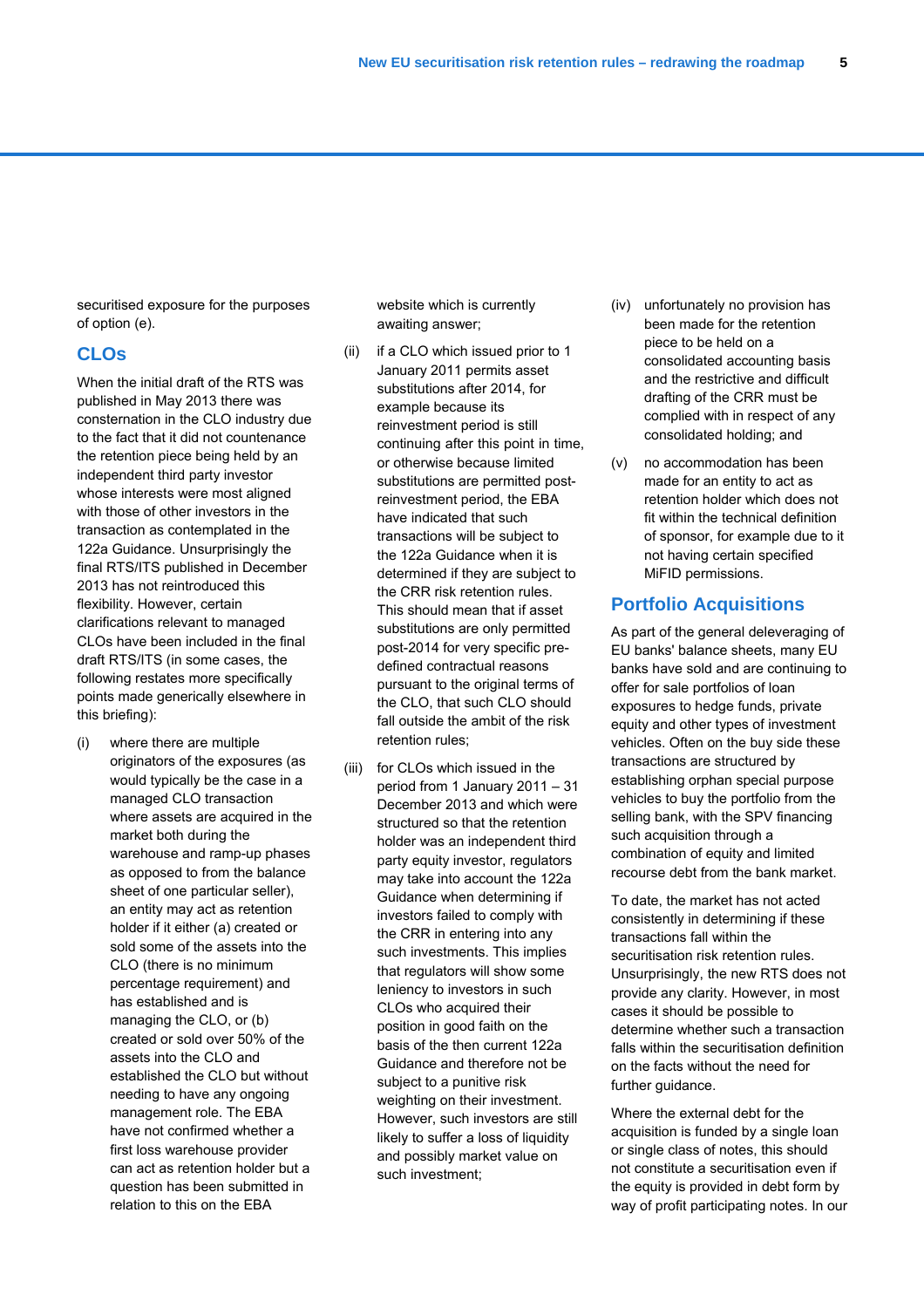view, this does not amount to tranching of credit exposure. In this respect, regulators have in the past indicated that they will look to the substance of the investment to determine if the bottom tranche has the characteristics of true equity (bottom ranking, no guaranteed returns, right to participate on dissolution, etc.) and determine accordingly whether there is a securitisation.

However, where the external debt for the acquisition is funded by way of debt, such as a senior loan/note and a mezzanine loan/note, the analysis is more complex and it may be difficult on the face of the drafting of the regulations to fall outside the risk retention requirements. Structurally subordinating the mezzanine loan/note by providing funding through a holdco as a senior borrower (rather than being subordinated contractually) may not of itself be sufficient to address the concern.

#### **Next steps**

The final draft RTS has been submitted by the EBA to the Commission on 17 December 2013. From receipt of the draft, the Commission has three months in which to decide whether to adopt the RTS in full, in part or with amendments, or indeed not to adopt them at all (a result that seems highly unlikely). Following adoption of the RTS by the Commission, the European Parliament and the Council of the European Union will have a period in which they are entitled to object to the adoption of the RTS. That objection period lasts three months (extendable for a further three months by either the Parliament or the Council) or, if the Commission adopts the EBA's draft "as is", it will last one month (extendable for a

further month by either the Parliament or the Council). Only once these objection periods have finished or both the Parliament and the Council have confirmed they do not intend to object can the RTS be published in the Official Journal. Legislation typically comes into force 20 days following publication in the Official Journal.

In this context, it may well be that there is no RTS in force before April 2014, and it is entirely possible that it could be significantly later than that. This is despite the fact that the CRR rules replaced Article 122a from 1 January 2014 and that the 122a Guidance no longer applies. In the interim, there will be a level of uncertainty surrounding aspects of the risk retention rules in securitisations that do not squarely fit within the provisions of the CRR. We expect that industry will need to spend time assimilating the new rules. commenting on them (possibly including attempting to address some of the outstanding issues raised in the EBA consultation via discussions with the Commission) and submitting questions to the EBA to take advantage of the Q&A facility that will eventually be published on the EBA website. As a result of this uncertainty, new securitisations in the first part of 2014 are more likely to be concentrated around more straightforward transactions that are clearly within the provisions of the CRR itself. Conversely, it may be that some securitisations with more complex or unusual retention structures are held back until later in 2014 when the detailed rules are finalised through the RTS and ideally, further assistance is given by the EBA through specific Q&A.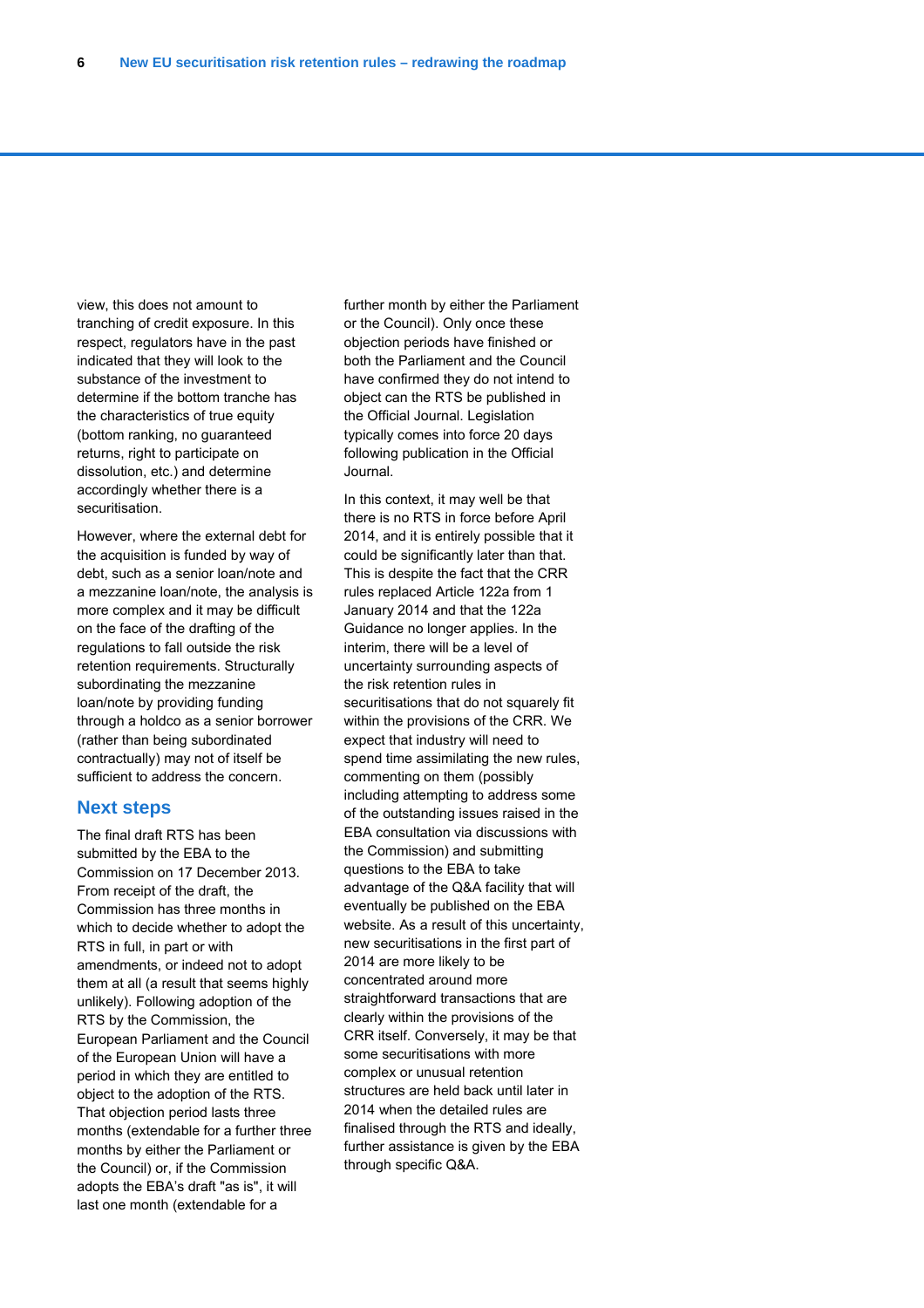# Authors



**Kevin Ingram**  Partner, London

E: kevin.ingram @cliffordchance.com

## **Contacts**



**Arne Klüwer**  Partner, Frankfurt

E: arne.kluewer @cliffordchance.com



**Andrew Bryan**  Senior Associate PSL, London

E: andrew.bryan @cliffordchance.com



**Cameron Saylor**  Senior Associate, London

E: cameron.saylor @cliffordchance.com



**Martin Sharkey**  Senior Associate, London

E: martin.sharkey @cliffordchance.com



**Oliver Kronat**  Partner, Frankfurt

E: oliver.kronat @cliffordchance.com



**Kirti Vasu**  Partner, Frankfurt

E: kirti.vasu @cliffordchance.com



**Kerstin Schaepersmann**  Counsel, Frankfurt

E: kerstin.schaepersmann @cliffordchance.com